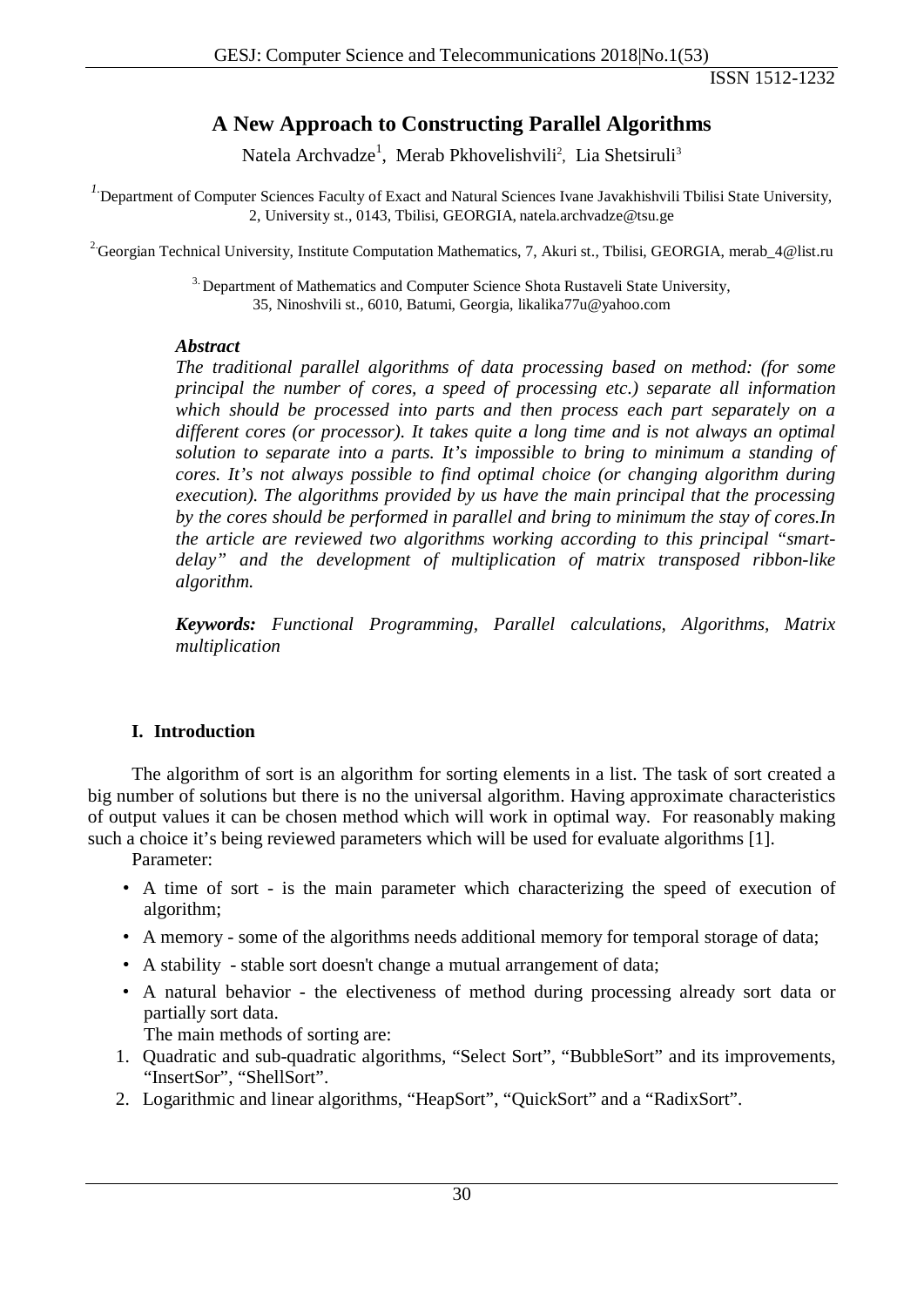### **II. Algorithm " small delay"**

In this article is being reviewed a new effective algorithm for sort, using a parallel programming "Small Delay" [2] separation of initial array is being performed by the principal of "card distribution". The first element of the array is being given to the first core the second element to second core until *n* element (n is a number of cores) on n core. An element n+1 is not only being given to first core it begins execution the sorting operation for the elements located before it. An element n+2 is being given similarly to second core and begins sorting of the elements there. The process continuing until all the elements of the array will be separated into sorted and located in sorted n sub array.

The traditional merge operation is being performed after. The main win of time is occurs because a sort of arrays doesn't start after decay of arrays on elements it starts in parallel with it.

Each core starts sort operation in parallel with "Small Delay" in compare with previous core. Each new received element and already located there sorted elements of array.

Factually is being used following algorithms in given algorithm?:

- Separation by card principal:
- Searching for the spot according to searching for phone numbers in phone book;
- Separating with merge;
- The parallel decomposition of package

The main newness of given algorithm consist of that the methods of decomposition and sort of array are executing in parallel mode and perhaps because of that the task for core begins with support in compare with previous core. The win of a time is due to delay during the decomposition of array into sub array [3].

#### **III. The review of matrices multiplying methods**

Multiplying matrix of matrix A with size of mxn and matrix B with size nxl gives matrix C with size mxl, each of elements of this matrix is being defined according to expression:

$$
Cij = \sum_{k=0}^{n-1} Aik \cdot Bkj, \quad 0 \le i \le m, 0 \le j \le l
$$

For showing the effectiveness of given below a new method for multiplying matrices let's review some existing traditional parallel methods [4].

#### **A. A rough parallel algorithm**

#### **A rough parallel algorithm is presented as:**

- On the first core is being calculated  $C_{11}$
- On the second core  $C_{12}$
- On  $k$  core C<sub>*Ik*</sub> etc.
- On the last (s) core is being calculated  $C_{1S}$ . Further:
- On the first core is being calculated  $C_{1(s+1)}$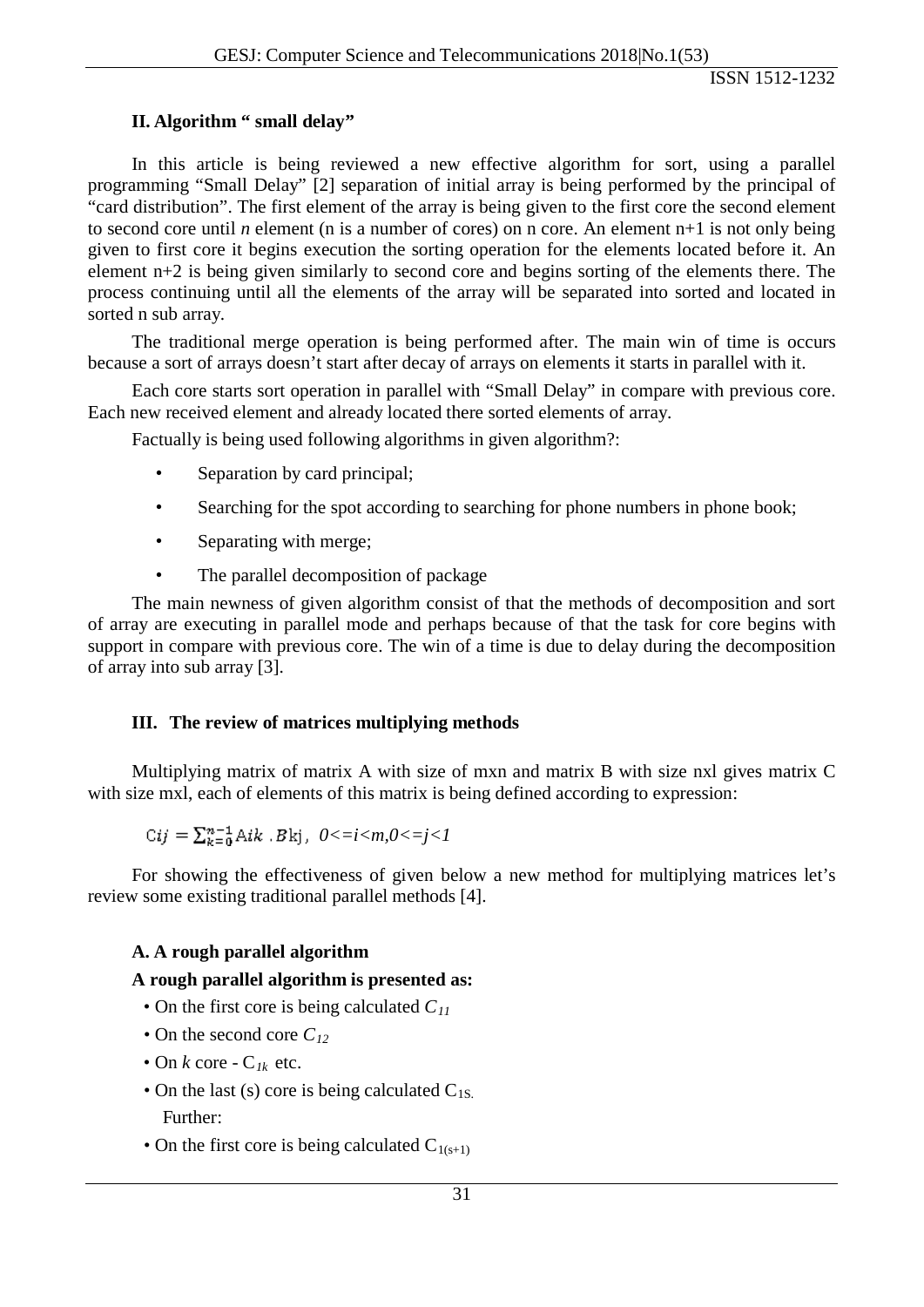- On the second core  $C_{1(s+2)}$
- Etc.

# **B. A ribbon parallel algorithm**

In the following parallel algorithms matrices A and B are split into continuous sequences of rows and columns (strips). A ribbon parallel algorithm has a form:

- On the first core is being calculated first column C, for this reason the first column is being set there matrix A and matrix B.
- On the second core is being calculated first column C, for this reason the second column is being set there matrix A and matrix B.
- On the k core is being calculated k column C, for this k column is being set there matrix A and matrix B.

## **C. Improved ribbon (Transposed) algorithm**

The difference of this algorithm with previous algorithms is that by the trans pending the matrix *B* into *B^* matrix, and then

- On the firs core is being sent first row A and first row  $B^{\wedge}$  and is being calculated  $C_{11}$ .
- On the second core is being sent second row A and second row B<sup> $\land$ </sup> and is being calculated C*21*.
- On k core is being sent row k -th A and first row  $B^{\wedge}$  and is being calculated  $C_{k,l}$ .
- On the last (n-th) core and is being sent n-th row A and first row  $B^{\wedge}$  and is being calculated  $C_{nl}$ .
- On the first core the first row is left A and is being sent second row  $B^{\wedge}$  and is calculated  $C_{21}$ .
- On the second core the second row is left A and is being sent second row B<sup> $\land$ </sup> and is calculated C*22*…
- On k core is left k row A and is being sent second row B<sup> $\wedge$ </sup> and is calculated  $C_{k2}$ …
- ……. ……… ……….
- On the last (n-th) core is the last row (n-th) A is left and is being sent second row  $B^{\wedge}$  and is calculated C*n2*….

At the end let's present the evaluation of reviewed algorithms.

Given algorithms need  $n^3/p$  parallel multiplications. The volume of sent data of each processor for Fox and Cannon is  $n^2 / p^{1/2}$ . The volume of sending data of each processor in algorithms proposed in [5], is equal to  $n^2 / p^{2/3}$ . The volume of sending data of each processor in algorithms proposed in block-recursive algorithm is equal to  $\frac{n^2 \log_2 p}{p}$ ,

It is not used "one-to-all" data feeds.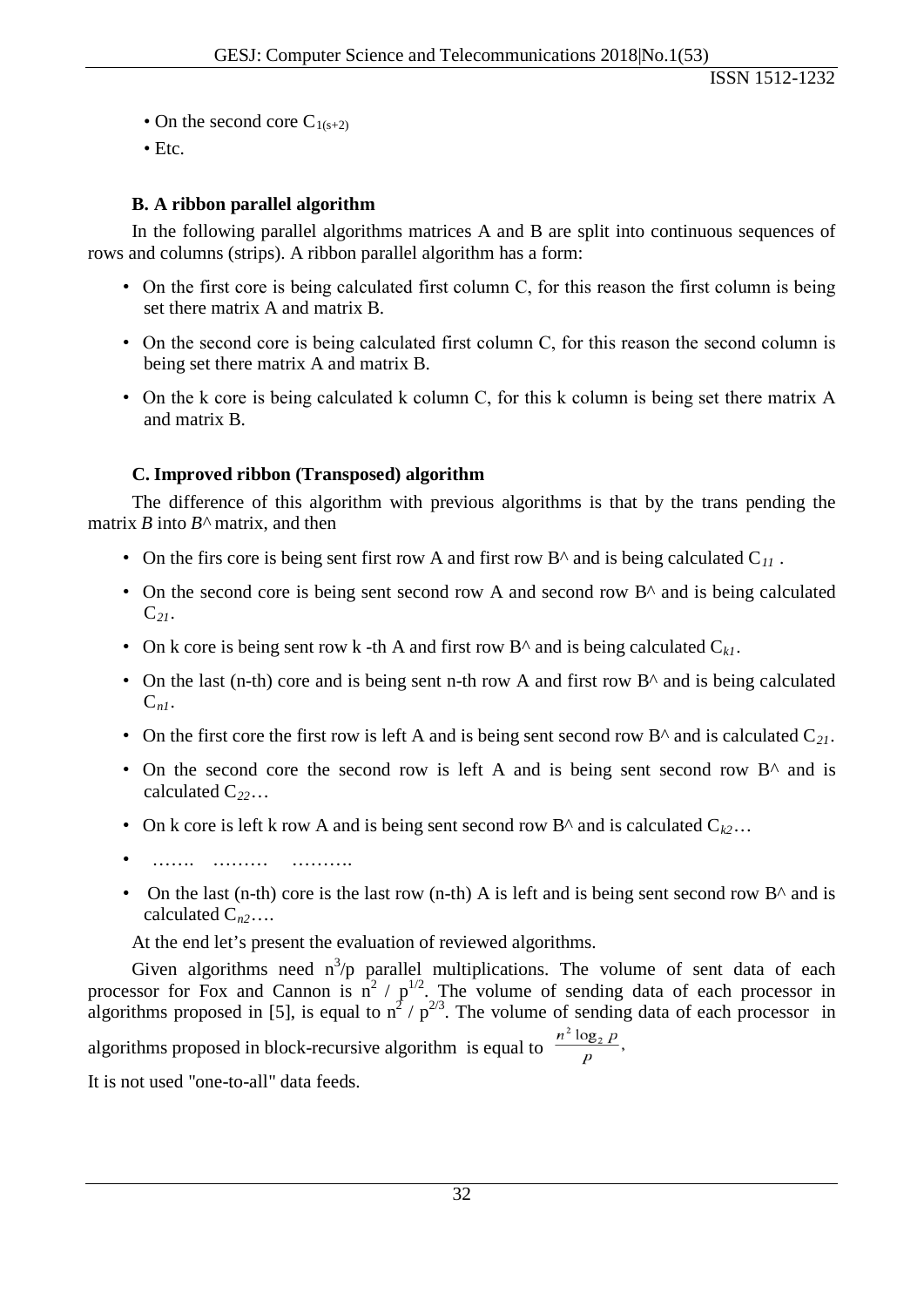#### **IV. The proposed method of multiplying of matrices - optimization of a number of rows sent on cores**

In this article we present a new method of multiplication of matrix which is an improved ribbon (transponder) algorithm. The Idea is to calculate an optimal number of rows for  $B^{\wedge}$  matrix which we will sent to processor because it should not occur stay of cores.

We think that, instead of sending each row it should be calculated how many rows of *B^* matrix needs to be sent

For example if the result of calculation is 3 then it means that on the first core was sent a first row of *A* matrix and first, second and third rows  $B^{\wedge}$  and will be calculated  $C_{11}$ ,  $C_{12}$  and  $C_{13}$ . On the second core is being sent a third, fourth and fifth rows of  $B^{\wedge}$  matrix and will be calculated  $C_{14}$ ,  $C_{15}$ and  $C_{16}$  etc. Until  $B^{\wedge}$  will not be finished a number of cores.

Let's see how should be considered an optimal number of rows of *B^ matrix*.

Let's multiply large matrices (more than  $1000 * 1000$  elements) on a supercomputer (more than 128 cores).

Let's use following notations:

*M* - a number of cores;

*L -* a time of sending elements, (rows) on cores;

*V* - a time of execution of one operation (scalar multiplication) per core;

*W*- go to new row of array (very small)

*K-* a number of rows sending for cores.

It should be found a value of K for reason of minimizing stay of cores.

On one step the execution of scalar multiplication, (getting one result) should be approximately the same value as during sending to cores:

$$
W^*M \approx K^*V + L \ (1)
$$

Taking under consideration that the core shouldn't stay the return shouldn't be quick and at the same time it shouldn't be late. In case if for example if we sent to first core less rows than it is necessary then first core will stay if we will send more then it will take a lot of time for processing and will happen delay of sort.

(1) From this formula we are getting:

 $K \approx (W^*M$ *-L*)/*V*.

For Example

$$
W = 1
$$
  
\n
$$
M = 512
$$
  
\n
$$
V = 90
$$
  
\n
$$
L = 5
$$
  
\n
$$
K \approx (W^*M \cdot L) / V = (512.5) / 90 = 5
$$

*It should happen sending of five rows of B^ matrix at the same time*.

If *V* is not constant, then it's required approximate calculation of it.

For this reason it's possible to calculate it without coming out from value in previous step (for economy of time it's being calculated only on one core).